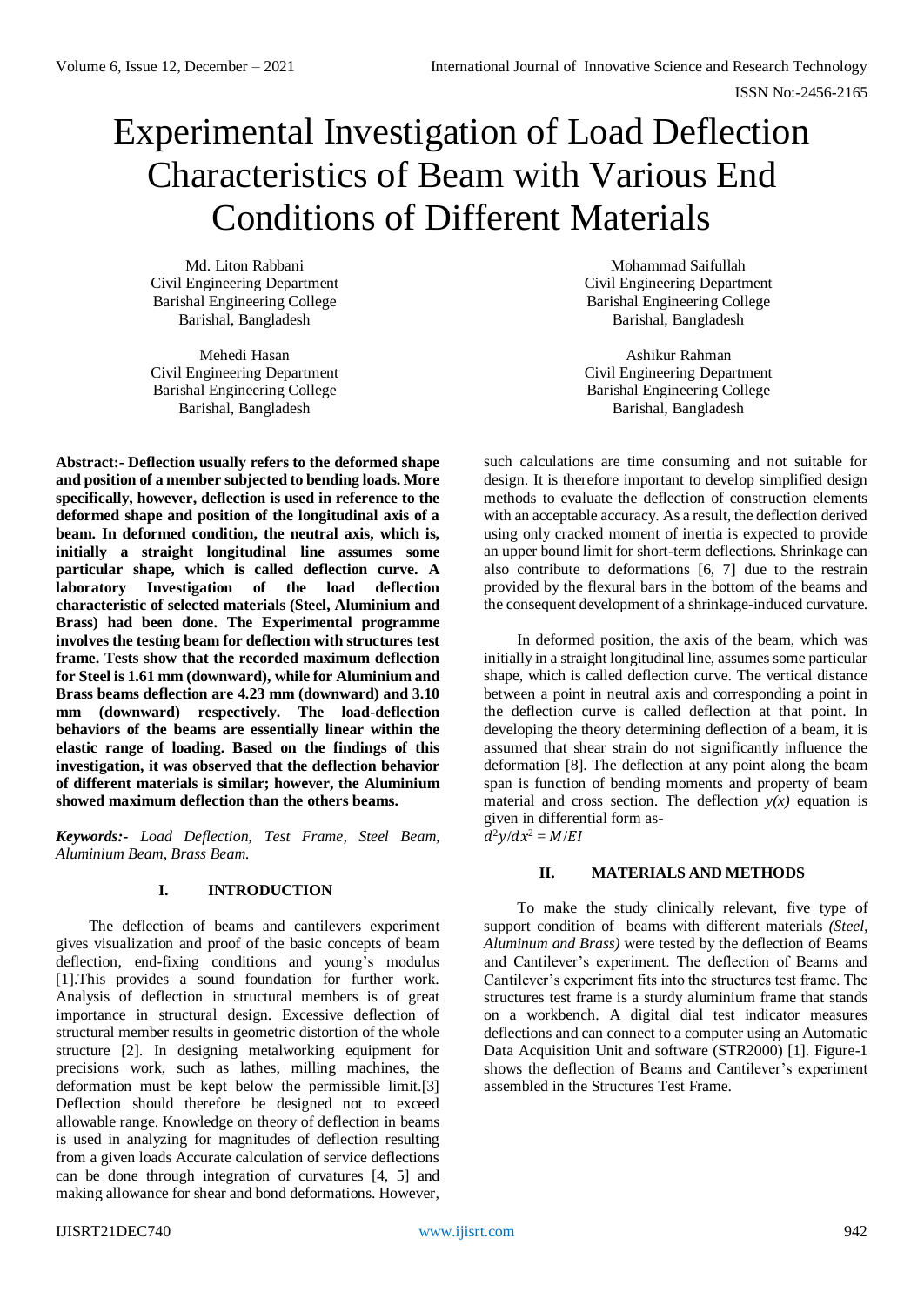# ISSN No:-2456-2165



Fig.-01: Test Frame

Beams are generally classified according to their geometry and manner in which they are supported. Geometrical classification includes such features as the shape of cross-section, whether the beam is straight or curved and whether the beam is tapered or has a constant cross section. On the manner in which they are supported, the beams may readily be classified as cantilevers, simply supported, overhanging, continuous and fix-ended beam. Beams can be further classified according to the type of load they are carrying, for example, a cantilever beam carrying a uniformly distributed load may be classified as a uniformly loaded cantilever beam. In experimental programme beam of point load with different magnitude and end condition were investigated. The different end condition of beams were tested are given in figure below;



Fig.-02: Different End Conditions of Beam.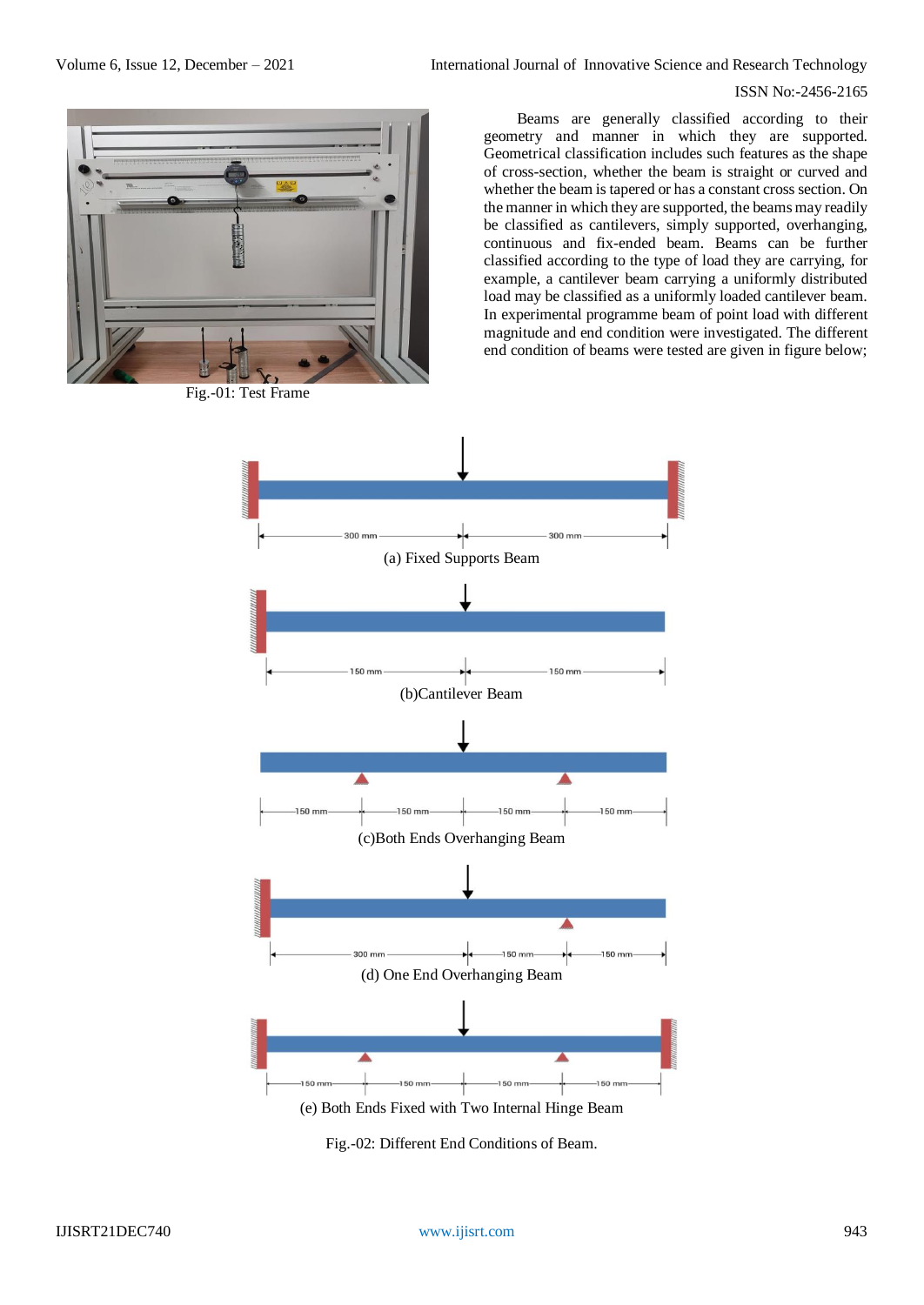# ISSN No:-2456-2165

# **III. RESULTS AND DISCUSSION**

The test carried out for different end condition (stated in Fig: 02). All the test beams have an I Value (moment of inertia) of 4.45 x  $10^{-11}$  m<sup>4</sup> and length 600 mm except the cantilever condition. The length of cantilever beam is 300 mm. The test result is discuss below:

# *A. Fixed supported Beam:*

In this condition the deflection of fixed supported beam subjected to an increasing point load (0 to 500g) were measured. The deflection at mid span were measured. Thus, the load deflection relationship was established by plotting deflection vs load.



Graph-01: Deflection at Mid span of fixed supported beam

#### *B. Cantilever condition:*

In this condition the deflection of free end subjected to an increasing point load (0 to 500g) at center point were measured. Thus, by plotting deflection, vs load and the load deflection relationship revealed.



Graph-02: Deflection at Free end of cantilever beam

#### *C. One end overhanging beam:*

In this condition the deflection at free end of one end overhanging beam subjected to an increasing point load (0 to 500g) at center point were measured. Thus, the load deflection relationship was established.





## *D. Both end overhanging Beam:*

In this condition the deflection at free end of both ends overhanging beam subjected to an increasing point load (0 to 500g) at center point were measured. Thus, the load deflection relationship was established.



Graph-04: Deflection at Free end of both end-overhanging beam.

## *E. Both end fixed and two internal Hinged Beam:*

In the condition the deflection at mid span of both end fixed and two internal hinge beam subjected to an increasing point load (0 to 500g) at center point were measured. Thus, the load deflection relationship was established.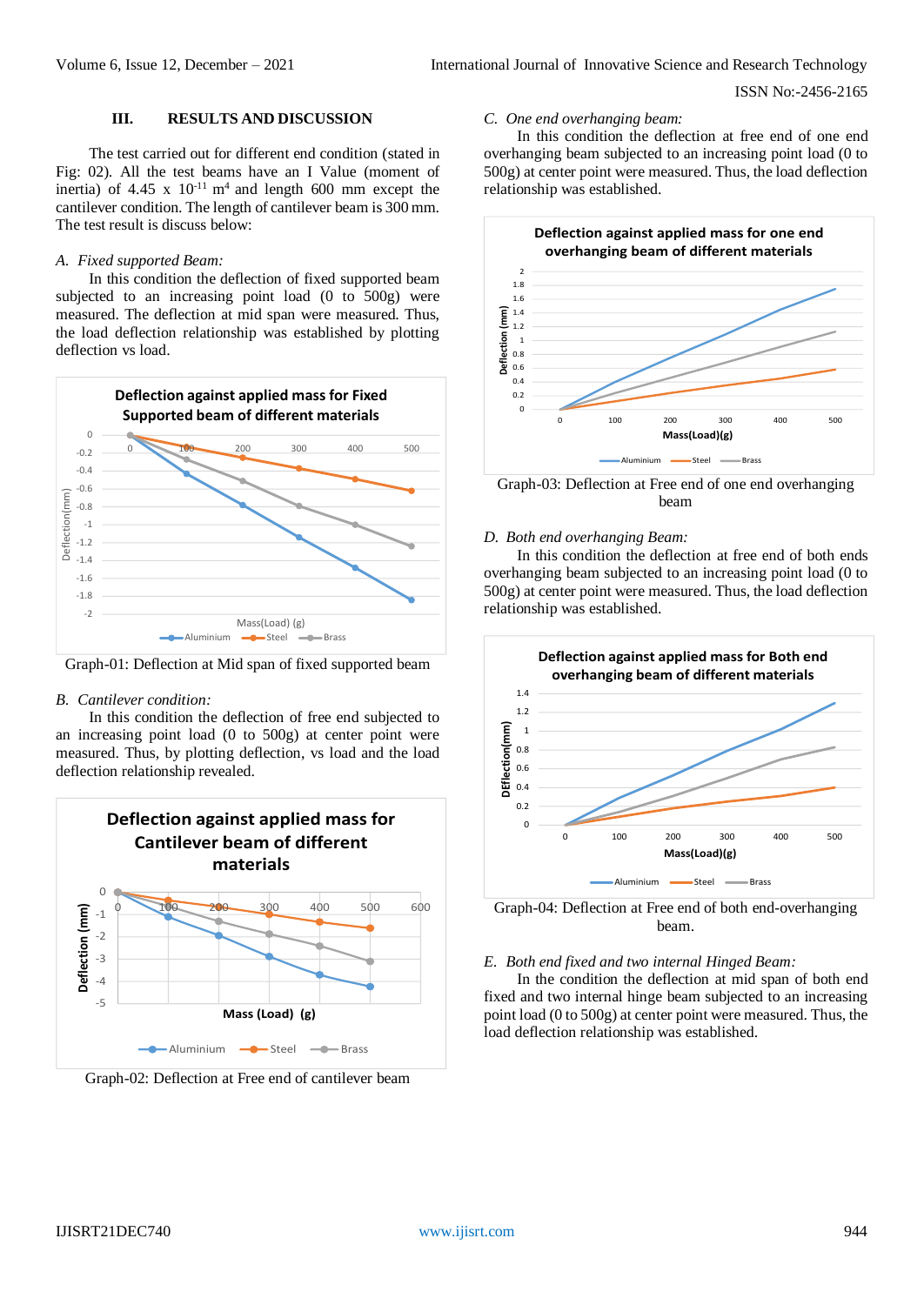

Graph-05: Deflection at mid span of fixed ends with two internal hinged beam.

# *F. The shape of the deflected beams*

Another important finding of this test is the shape of the deflected beam. To show the shape of the deflected beams, the deflection of the beams at several positions (20mm interval) across its length with a central load of 500g were measured. Then deflection along the position of the beam revealed the shape of the deflected beam. For different supports condition the shape are different which is given below;











Graph-08: Deflected shape of one end overhanging beam



Graph-09: Deflected shape of both end overhanging beam



Graph-10: Deflected shape fixed supported beam with two internal hinge beam.

The graphs ( 1 to 5) are approximately linear and the load is proportional to deflection. It also show the ratio of relative deflection is the same as the ratio of Young's modulus for each beam. This graph also predicts the behavior equation of the beam. The entire graph give the result that deflection of beam increased exponentially with distance from support to position of loading. This graphs (1 t0 10) also show that the deflection of Aluminum materials is maximum among the three materials whereas the steel materials deflection is low.